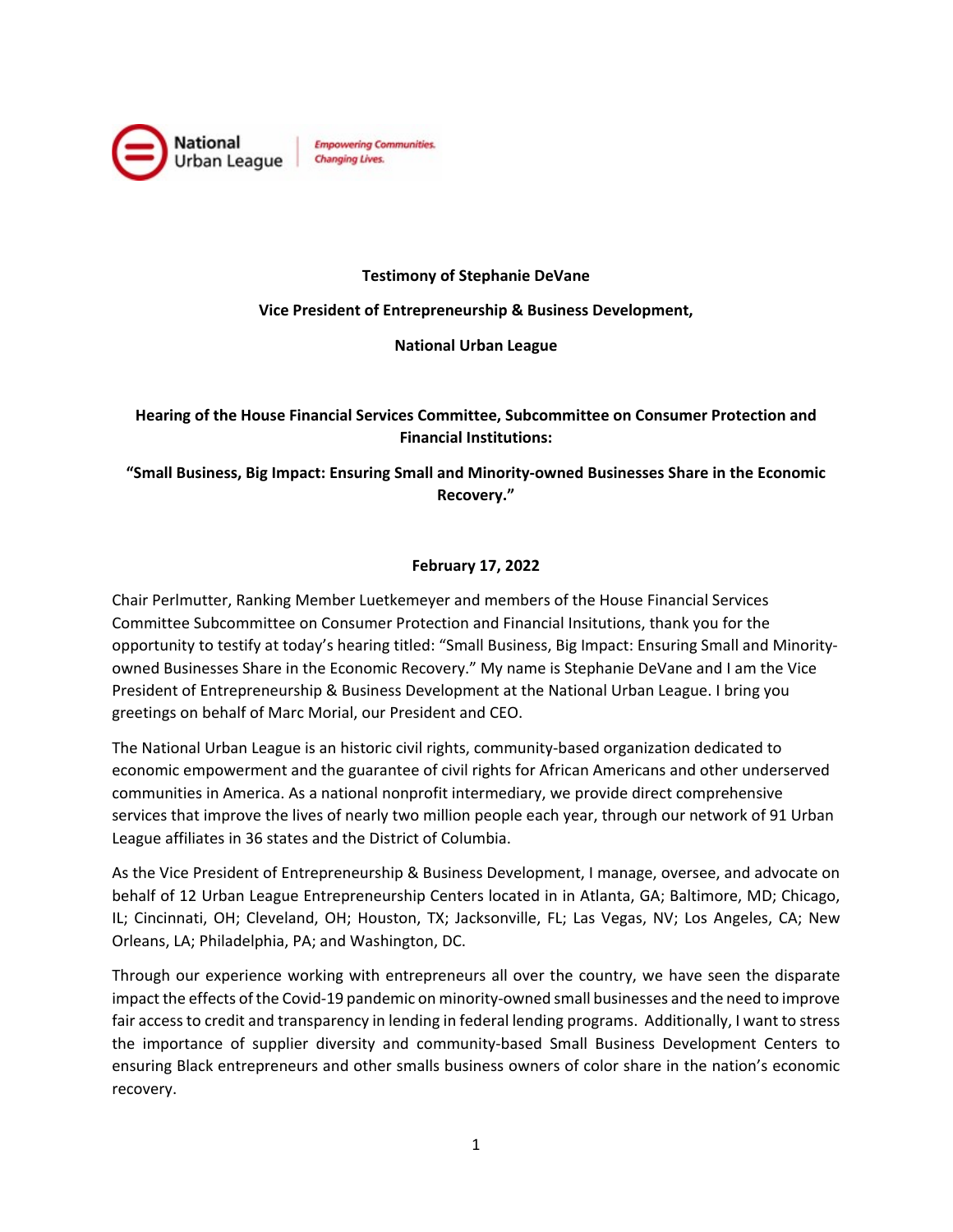### **National Urban League Entrepreneurship Center Program**

The National Urban League's Entrepreneurship Center (EC) Program provides management counseling, mentoring, and training services for entrepreneurs looking to start, grow, or scale their business. Services include comprehensive business planning and support, financial/credit education, access to capital, business to business networking, contracting/procurement opportunities, and certification. The skills learned enable minority entrepreneurs to improve operations, increase capacity, obtain financing and contracts, and better serve their customers, with the goal of creating jobs that will lead to sustainable businesses, and ultimately generate wealth for themselves, their families, and communities.

Our centers serve entrepreneurs of all racial, gender and socio-economic demographics, but the most frequent Urban League Entrepreneurship Center Program client is an African American woman, who is earning a low to moderate income and has an existing business.

The National Urban League's Entrepreneurship Centers have served as the first line of defense in keeping the doors of our entrepreneur-clients open during the ongoing pandemic. They've hosted webinars to guide entrepreneurs through federal loan and grant applications, provided direct assistance to many small businesses experiencing cash flow issues, disseminated timely updates from the Small Business Administration and other agencies, and shared resources from partner organizations. They've also offered general information and resources to help entrepreneurs manage business processes and develop disaster recovery plans.

In June 2020, the National Urban League received a one-year CARES Act Award from the Minority Business Development Agency (MBDA) which enabled our Entrepreneurship Centers to provide small business and minority business enterprises with technical assistance, training, education, and advisory services to fill the gaps revealed by the COVID-19 pandemic. Between June 1, 2020 and May 31, 2021, our 12 Entrepreneurship Centers served approximately 11,253 clients through counseling (5,100 counseled in 13,300 sessions over 15,800 hours) and training activities (7,100 trained with attendance of 14,600 over 33,200 hours). We helped clients secure \$137.6 million in financing and contract opportunities, as well as save or create 1,174 full and part-time jobs.

Services provided with support from the CARES Act award include:

- Increasing access to capital and business resiliency;
- Identifying and mitigating economic effects arising from lack of systems in place to maintain operations and prevent business disruption;
- Identifying and mitigating inadequate financial management practices that increased risk and reduced profitability; and
- Identifying and changing less flexible operating models that could not easily be shifted during stay-in-place mandates and contributed to loss of the business, staff, or revenue.

In addition, the National Urban League was just awarded a \$5 million Small Business Administration Community Navigator Pilot Program (CNPP) award which will allow us to work with 25 Urban League Affiliates to reduce barriers for minority-owned businesses through critical support and resources.

The CNPP will reach and support underserved small businesses, including micro and rural businesses, with emphasis on those owned by women, veterans, and socially and economically disadvantaged individuals to help them recover from the effects of COVID-19. The National Urban League will operate as the hub overseeing and supporting 25 Urban League spokes, in cities across the country delivering individualized counseling, mentoring, training, and technical assistance to small businesses through workshops and printed materials, delivered online as well as in-person.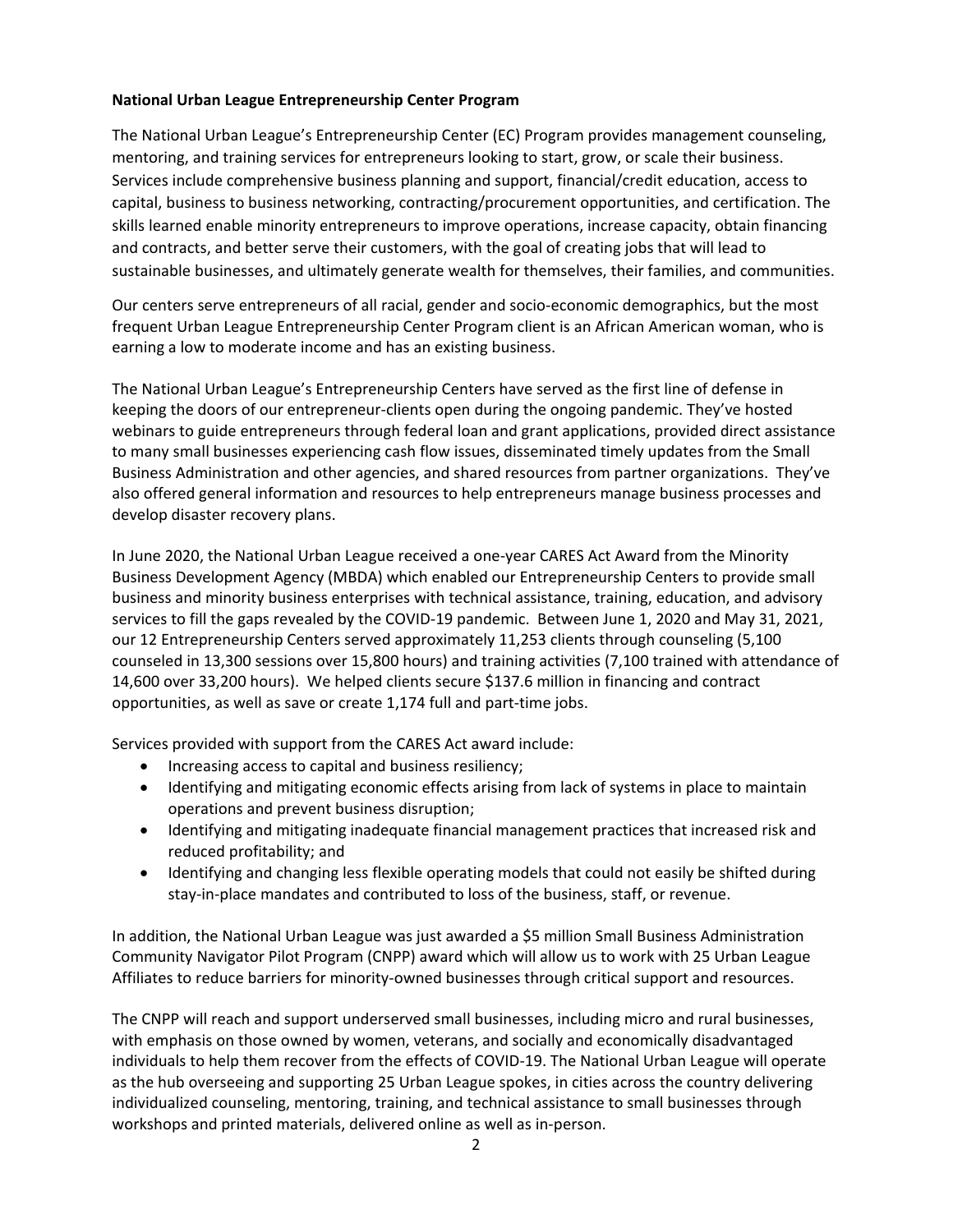Specifically, our affiliates will:

- Assist entrepreneurs to recover from the pandemic's effects within their operations and provide information and tools to stabilize and grow their businesses;
- Utilize their extensive networks of partnerships and community relationships to conduct targeted outreach to businesses most affected by the pandemic as well as partner with other local organizations who offer services to low- and moderate-income minority and womenowned businesses; and
- Provide comprehensive business planning and support, financial and credit education, advisory services, opportunities for business-to-business networking, access to financing and contracting/procurement opportunities, and assistance with obtaining various business certifications.

In 2021, in partnership with PepsiCo Foundation, NUL launched the Black Restaurant Accelerator Program (BRAP) to help address systemic barriers faced by Black-owned food service companies, particularly in the time of COVID-19. The \$10 million, 5-year program comprises cash grants to 500 businesses and technical assistance, including entrepreneurial coaching and training on various operational and financial topics. The grants have been a lifeline for many struggling Black foodservice businesses unable to obtain or qualify for PPP loans or meet the stringent conditions of certain grants.

I would like to share the story of De'Lish Cafe, a Cajun-Creole comfort food restaurant based in Dayton, Ohio. In 2018, De'Lish closed its doors after eight years. In January 2020, owner Jasmine Brown began selling food again, and shortly after, opened the De'Lish food truck. But because Jasmine had no business in 2019, she could not prove a loss, and though numerous local and state grants were available, the business did not qualify for those funds. Jasmine said, "So, when [the BRAP grant] came along, it was just a good feeling like, 'Okay, well there's something out there'. It's hard when you have a business. (In terms of) most food trucks, we have less than five employees, and for some of us, it may be only us." She was thankful the BRAP didn't have the type of eliminating criteria that other grants had and expressed her hope that more such grants would be available for businesses that are "extra small."

### **Impact of the Pandemic on Black-Owned Business**

Jasmine represents one of many Black entrepreneurs who were disproportiationately impacted by COVID. However, unlike Jasmine who was able to secure private sector funding to shore up her small business, most were not as lucky. According to data on small businesses from the Federal Reserve Bank of New York, nearly half (41%) of Black-owned businesses closed between February and April 2020, compared to just [1](#page-2-0)7% of white-owned firms.  $1$  The COVID-19 pandemic added to the impact of systemic racism and the racial wealth gap in communities of color. Black and other minority-owned business were already financially disadvantaged before the pandemic. Most had weak capitalizations, limited bank relationships and little in cash reserves to cushion the financial impact of forced closings, modified re-openings, and weakened demand due to the pandemic.<sup>[2](#page-2-1)</sup> In fact, a September 2021 Federal Reserve study found that that 51% of Black-owned businesses have less than three months of cash reserves in case of an emergency or another COVID shutdown – a figure nearly 7 percentage points greater than their peers.<sup>[3](#page-2-2)</sup>

<span id="page-2-1"></span><span id="page-2-0"></span><sup>1</sup>https://www.newyorkfed.org/medialibrary/media/smallbusiness/DoubleJeopardy\_COVID19andBlackOwnedBusinesses 2Ibid.

<span id="page-2-2"></span><sup>3</sup> [https://www.goldmansachs.com/citizenship/10000-small-businesses/US/infographics/the-covid-surge-is-slowing-the-road-to](https://www.goldmansachs.com/citizenship/10000-small-businesses/US/infographics/the-covid-surge-is-slowing-the-road-to-recovery/index.html)[recovery/index.html](https://www.goldmansachs.com/citizenship/10000-small-businesses/US/infographics/the-covid-surge-is-slowing-the-road-to-recovery/index.html)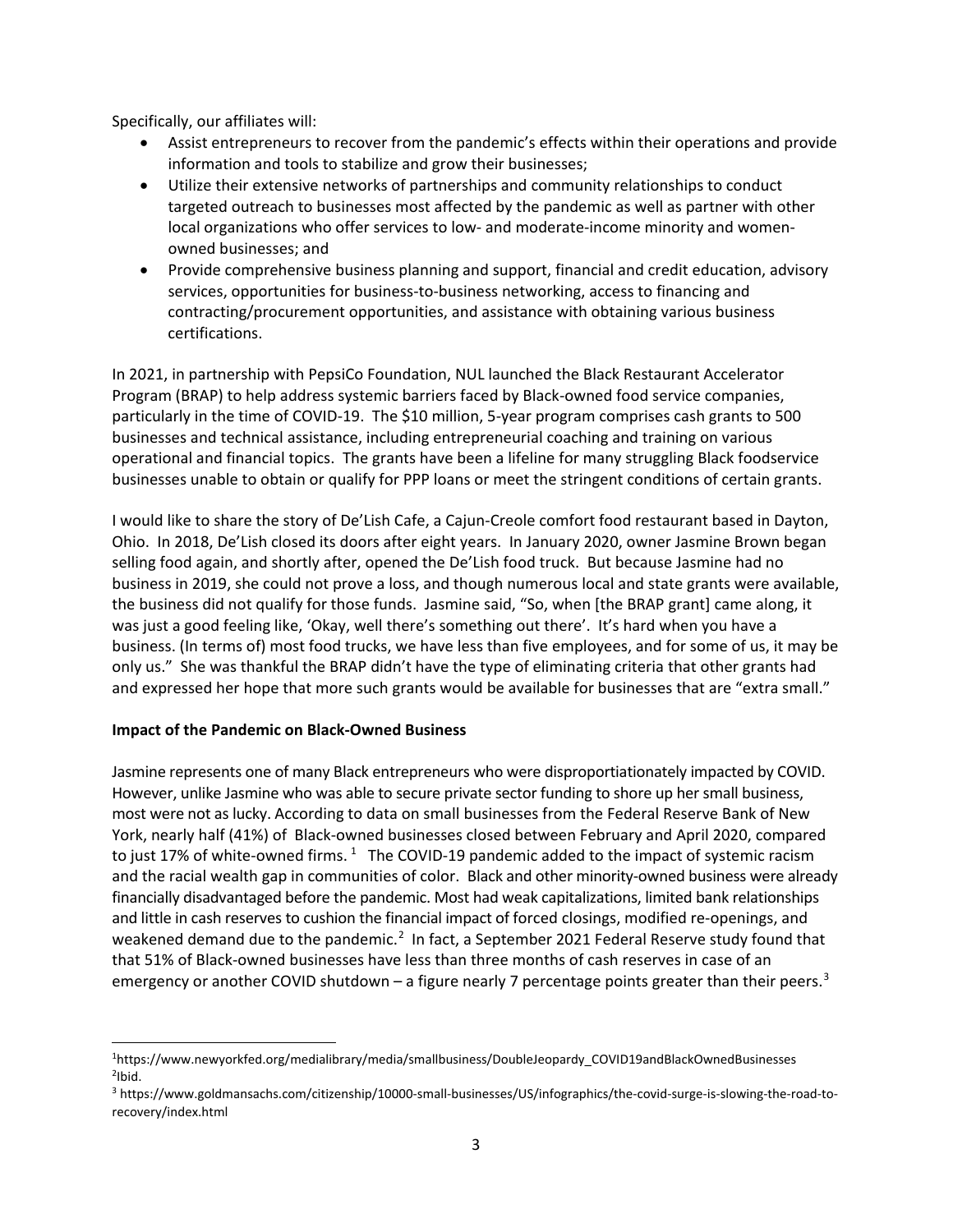Having access to capital can help bridge the gap for Black small business owners. However, research shows that Black business owners are more likely to be denied capital compared to white conterparts even with similar creditworthiness. In June 2021, McKinsey & Company reported that [Black-owned businesses are](https://www.mckinsey.com/about-us/covid-response-center/inclusive-economy/black-owned-businesses-face-an-unequal-path-to-recovery)  [20% less likely to get a loan than businesses with white owners,](https://www.mckinsey.com/about-us/covid-response-center/inclusive-economy/black-owned-businesses-face-an-unequal-path-to-recovery) and these businesses often lack access to a supportive network due to implicit bias and the legacy of racism.<sup>[4](#page-3-0)</sup>

### **Lessons Learned from the PPP Program**

Some of these challenges could have been prevented or at least addressed through federal intervention. Unfortunately, the Paycheck Protection Program (PPP), which was designed to be a lifeline for struggling small businesses, left most of our minority-owned business behind, reaching jus[t 20% of eligible firms in](https://www.newyorkfed.org/medialibrary/media/smallbusiness/DoubleJeopardy_COVID19andBlackOwnedBusinesses)  [states](https://www.newyorkfed.org/medialibrary/media/smallbusiness/DoubleJeopardy_COVID19andBlackOwnedBusinesses) with the highest density of Black owned firms.<sup>[5](#page-3-1)</sup>

The National Urban League called on Congress to enact stringent protections on PPP funds to ensure the funds would be directed to businesses with the greatest need for this important lifeline. Our recommendations included: establishing set-asides for the smallest U.S. businesses and soleproprietorships; mandating the collection and releasing of the lending, demographic, and revenue data of all the small business owners to whom banks had extended credit; instituting affiliation rules; requiring institutions to adhere to existing federal fair lending laws; and urging banks to take affirmative outreach steps to minority-owned small business, many of whom were unable to access the previous iteration of PPP due in part to the lack of access to important and longstanding banking relationships that made accessing such credit opportunities for their white counterparts possible.

Moreover, we urged Congress and the Trump Administration to dedicate PPP funding resources and rapid authorities to Minority Development Institutions and Community Development Financial Institutions as well as other small lenders with a strong track record of providing access to capital fund to underserved small businesses and nonprofits in hopes of better mitigating the pandemic's detrimental economic impact that threatened the millions of entrepreneurs in the communities served by these institutions. These requests were never met and the federal response was inadequate at best, failing to reach many if not most of the hardest hit areas. <sup>[6](#page-3-2)</sup>

Researchers from New York University also found that Black borrowers who were able to obtain PPP loans disproportionately received them from fintech companies and not banks.<sup>[7](#page-3-3)</sup> While fintech automated systems and algorithm methods tend to reduce racial disparities in lending, their popularity is not without issues. These unregulated products often lack transparency and come with unfair terms which can harm ill-informed, vulnerable minority borrowers. Full disclosure of pricing and terms, responsible underwriting, fair treatment from brokers, and fair collection practices are critical to protecting the rights of these businesses.

The National Urban League has worked closely with the Responsible Business Lending Coalition (RBLC), a network of non-profit and for-profit lenders, investors, and small business advocates committed to innovation in small business lending, to address the rise of irresponsible small business lending. RBLC's recent policy success includes passage of a New York state fair collections practices law, which bans the use of Confessions of Judgment for business loans originating out of state, and New York and California

<span id="page-3-0"></span><sup>4</sup> https://www.mckinsey.com/about-us/covid-response-center/inclusive-economy/black-owned-businesses-face-an-unequalpath-to-recovery

<span id="page-3-2"></span><span id="page-3-1"></span><sup>5</sup>https://www.newyorkfed.org/medialibrary/media/smallbusiness/DoubleJeopardy\_COVID19andBlackOwnedBusinesses <sup>6</sup> IBID

<span id="page-3-3"></span><sup>7</sup> https://papers.ssrn.com/sol3/papers.cfm?abstract\_id=3939384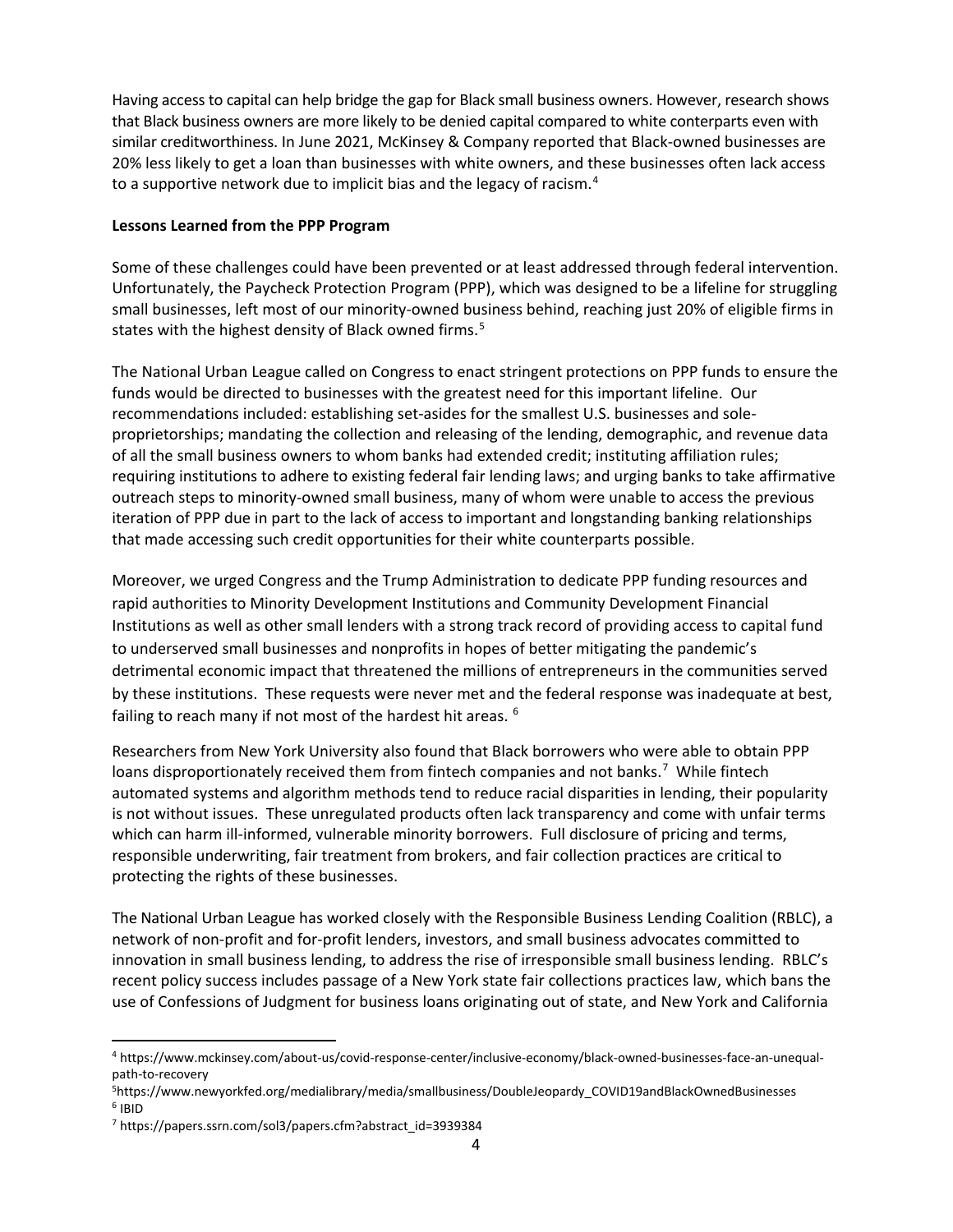small business lending disclosure laws. Final regulations have not yet been released for these bills. NUL is also a signatory to the *Small Business Borrowers' Bill of Rights*, which identifies six fundamental financing rights that RBLC believes all small businesses deserve, though in most cases, are not yet protected by law. These rights include transparency and fair and equitable treatment. Additionally, NUL was involved in the passage of New York's small business Truth-in-Lending Act (TILA) bill.

### **The Need for Access to Fairness and Transparency in Lending**

This next phase of our nation's economy recovery is an opportunity for our leaders to get it right. For communities of color, generational wealth remains elusive, which means that access to fair, stable, transparent, and flexible long-term capital is virtually the only way entrepreneurs in these communities can sustainably grow their businesses. To that end, the legislation to be discussed before the Committee today, coupled with stringent enforcement of longstanding federal fair lending laws, provide a strong framework for providing our nation's main street businesses with the access to capital and resources they need to grow their businesses and boost the U.S. economy. Following are the National Urban League's recommendations to increase access to fairness and transparency in lending.

# 1. *Support passage of the Small Business Lending Disclosure Act of 2021* (H.R. 5064)

As stated above, the National Urban League was an early endorser of the *Small Business Lending Disclosure Act of 2021,* which requires all products and providers to disclose their financing terms.We are current endorsers of companion lending disclosure bills in both chambers, including the legislation before the Committee today. Our view is simple: as technological advancements in the financial marketplace bring about new innovations to the way businesses borrow money, it is important to have fair ground rules that allow small businesses in every community, including historically underserved areas, to access the safe, stable, and sustainable financing opportunities they need to grow. These tools are simple: transparent disclosure of terms; banning of predatory and abusive loan products; fair and reasonable repayment and loan underwriting terms; sensible oversight protections; and fair and decent treatment by lenders. We would like to thank House Small Business Committee Chairwoman Velazquez for her leadership on the bill and Subcommittee Chair Perlmutter for cosponsoring the bill.

## 2. *Implement Section 1071 Truth-in-Lending Act (TILA) for Small Business Disclosures*

As you may know, Section 1071 of the 2010 Dodd-Frank Wall Street Reform and Consumer Protection law (Dodd-Frank) requires the Federal government to collect and publish data on small business lending. The purpose of this rule was to create a more comprehensive view of nationwide lending practices and a way to identify barriers that prevent small business owners in traditionally underserved communities from accessing the capital and credit needed to grow their businesses. The law also tasked enforcement of this provision to a new federal agency created under it: the Consumer Financial Protection Bureau (CFPB). Unfortunately, implementation of this important rule has been delayed for more than 12 years.

The National Urban League was pleased that the Biden Administration moved ahead with rulemaking on small business lending data, making this an early prioritiy in this Administration. Once finalized, the transparency brought about by the implementation of this important rule will help us identify solutions to ensure that creditworthy small business owners in underserved communities can meet credit and capital needs to grow their businesses. In addition, the *Small Business Lending Disclosure Act of 2021*  requires all products and providers to disclose their financing terms, and we urge CFPB to do the same in the scope of Section 1071 rulemaking. This transparency would help protect Black and Hispanic-owned